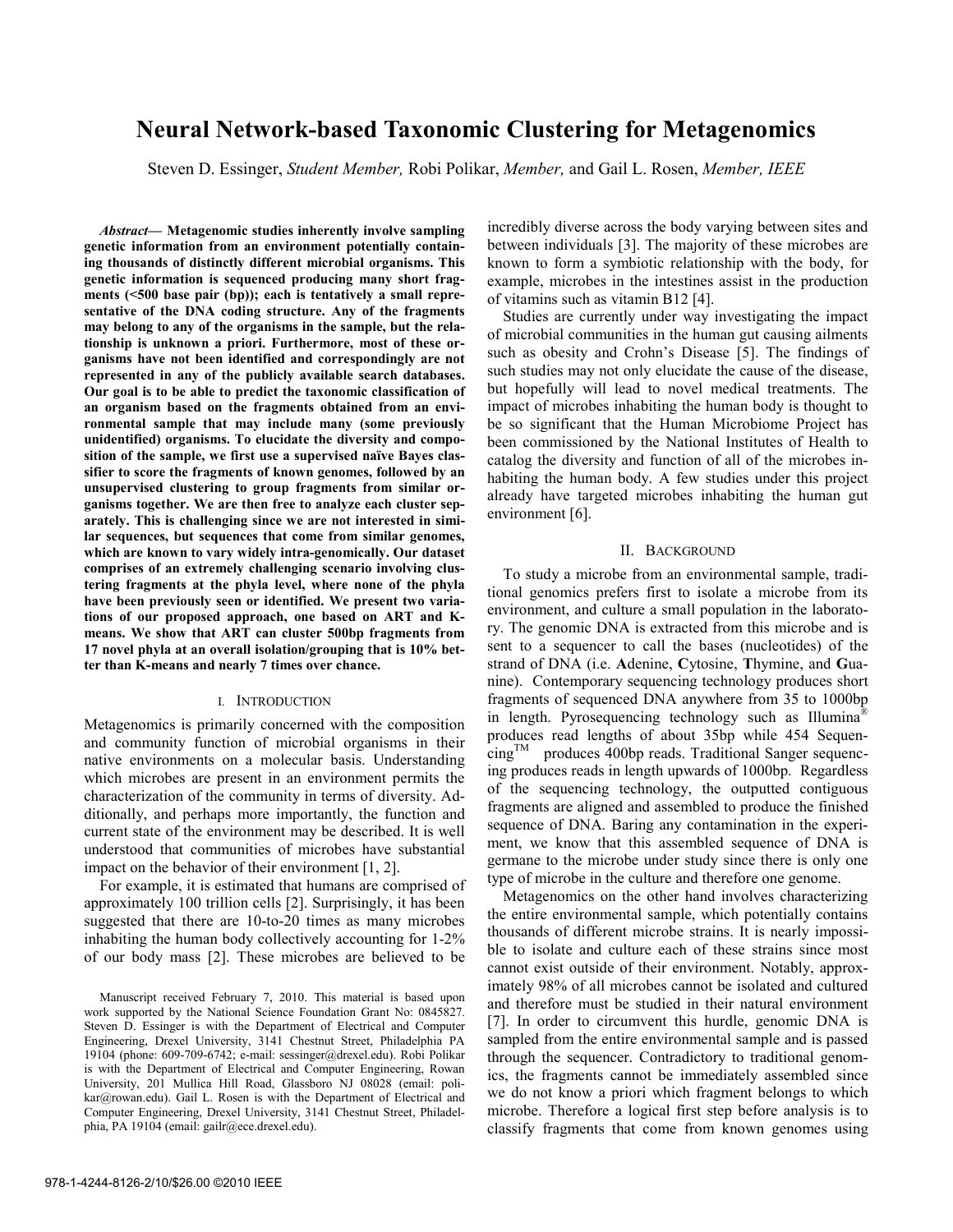prior knowledge from a database (for example, using supervised learning). For notational purposes, we will refer to these methods as supervised classification while unsupervised/semi-supervised clustering will be referred to as binning.

Most supervised classification methods for metagenomics employ either a homology-based alignment or a composition-based frequency model [8, 9, 10, 11]. However, as mentioned above, either of these techniques can only identify the 1-2% of organisms (those that are known), and perhaps classify another 50-70% to a higher taxonomic level (such as order or phylum). But if no examples of this higher taxonomic level exist in the database, accuracies have been shown to decrease sharply [11]. Therefore, it will be desirable to group metagenomic reads into taxonomic subdivisions when the higher order taxa is not known. For example, if we conclude sequences obtained from an environmental sample must be from a new species – we can use clustering to help us discern if all the fragments are from the same species or cluster into different species, which can then help us to infer new organisms. The total number of clusters created reflects the diversity of the environmental sample; namely the number of different taxonomies of microbes that are present, even if they are unknown.

Currently, most methods for genomic data classification are supervised approaches, with unsupervised and semisupervised binning only recently emerging. The only fully unsupervised method to our knowledge is LikelyBin, an algorithm that learns the different "source" genomes via a Monte Carlo Markov Chain approach [12]. However, the method is only valid for low complexity samples (2-10 species) and was tested on samples that were sufficiently divergent according to derived criteria. CompostBin is a semisupervised algorithm for grouping fragments that uses an initial set of sparse labeled data and principle component analysis [13]. They have demonstrated error on several datasets bounded by 10%; however, their datasets are also lowcomplexity with only 2-6 organisms. Also, self-organizing maps (SOMs) have shown promise, with SOM [14] and Growing-SOM [15] being implemented, with the latter achieving 99+% on low-complexity and 90% on medium complexity samples. The caveat with SOMs is that it was shown to work well only on DNA fragments that are longer than 8kbp and lose much accuracy by 1kbp. Nonetheless, the G-SOM method by Chan uses sparsely labeled data and does not require knowledge of known genomes, making it less supervised than many semi-supervised methods. So far, all clustering methods are infeasible for next-generation sequencing (that produces fragments that are much shorter than 1kbp, some as short as 25bp) and on high complexity samples.

#### III. METHODS

In this paper, we propose a semi-supervised approach that uses the output of a supervised classifier (e.g. Naïve Bayes classifier) as features that can be fed into an unsupervised clustering method. The novelty of this approach is based on using features as outputs of the supervised classification in such a way that allows us to place the fragment in context to

all organisms currently known. In turn, such an approach provides a basis to launch from when attempting to cluster an unknown fragment with like organisms.

Conceptually, the proposed method of processing metagenomic fragments is similar to processing a segment of recorded speech. First, the DNA (audio signal) is extracted from the environmental sample (recording). Next, the DNA is run through a sequencer producing fragments (audio segmentation) of sequenced DNA. The features are then extracted from the fragments via the supervised classifier and then clustered using an unsupervised algorithm (e.g. Kmeans/ART/SOM). Finally, the results are validated using confidence measures such as bootstrapping or cross validation. The intended result is to produce clusters of fragments, each of which originate from a similar taxonomic class of microbes.

Our unsupervised clustering pipeline begins with scoring each fragment against a training database of known microbe genomes using a Naïve Bayes classifier. This classifier was first implemented for organism classification by Sandberg in 2001 on a small set of just 28 genomes, and has since been further extended to a larger database of 635 genomes by Rosen [9, 16]. The outputted scores for each fragment are then submitted as features to an unsupervised clustering algorithm. In this paper two clustering algorithms have been implemented; K-Means and Adaptive Resonance Theory (ART). [17, 18, 19, 20]. The contents of the clusters are then evaluated and a final score is assigned. The flowchart in Fig. 1 depicts the algorithmic pipeline. A detailed pseudocode of the algorithm is provided in Fig. 2.

The Naïve Bayes classifier (NBC) begins with calculating the occurrence profile (or frequency profile) of each motif present in a training genome. A motif is an N-mer sequence of DNA, that is, a sequence that consists of N nucleotides. Since there are 4 possible nucleotides, there are  $4^N$  possible different motifs in a genome, and many may occur more than once.



Fig. 1: Proposed algorithmic pipeline. Metagenomic reads (fragments) obtained from sequencer are input to the Naïve Bayes Classifier that has been trained on annotated microbial genomes. Each fragment is scored against each genome in the training database and a corresponding feature vector containing the scores is outputted for each fragment. The fragments are then clustered based on their feature vectors using an unsupervised clustering algorithm. At completion all fragments should be grouped together based on similarity of class (e.g. Phyla).

To run the classifier, a fragment of length *S* is input to the NBC and all *J* overlapping motifs are identified. The probability of the fragment belonging to each genome, constitut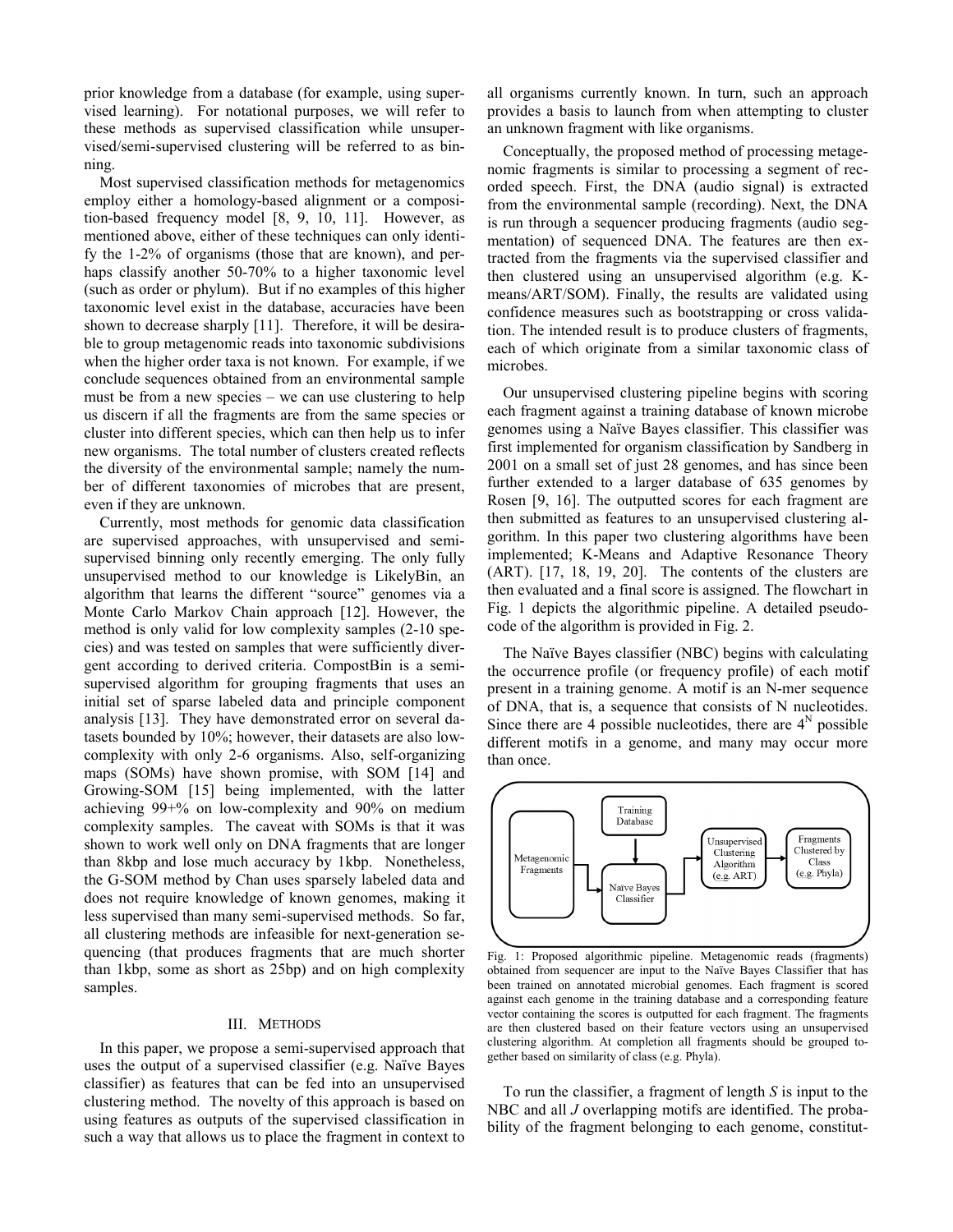ing the motif frequency profile, is calculated according to Equation (1).

$$
P\left(M_j \middle| \text{ genome}_i\right) = \frac{Frequency \text{ of } M_j \text{ in genome}_i}{Total \text{ } M \text{ in genome}_i} \quad (1)
$$
\n
$$
i = 1, \cdots, G; \ j = 1, \cdots, 4^N
$$

where  $M_i$  denote the jth motif,  $M$  is the total number of motifs in a given genome, and *G* is the total number of genomes in the database. Generally, given a fragment *f* that consists of *J* motifs, the genome (from the training dataset) with the highest score is selected as the classification decision, where the scores are computed as in Equation (2).

$$
S_{f,i} = P(f | genome_i) = \prod_{j=1}^{J} P(M_j | genome_i)
$$
 (2)

In other words, the NBC chooses the genome whose frequency profile most closely matched that of the given test fragment. However, the proposed algorithm does not necessarily care about the winning genome, but rather the entire vector of scores of each fragment across all genomes for subsequent unsupervised classification.

For each fragment we use its score across all training genomes as a *G*-dimensional feature. We handle the unsupervised clustering with an implementation of Fuzzy Adaptive Resonance Theory [19, 20, 21] and alternatively K-means. Our intent was to utilize this tool to classify unknown fragments based on similarity of their feature vectors corresponding to the fragment's strain of origin.

# **Proposed Algorithm**

### Input:

- Metagenomic reads (fragments) from next-gen sequencing technology
- Training database (TDB) consists of  $G$  labeled genomes, previously acquired
- Unsupervised clustering algorithm (e.g. ART, K-means)
- Set free parameters (e.g.  $K$  in K-means and  $v$  in ART)

#### Algorithm:

Train Naïve Bayes Classifier (NBC) motifs, M of  $\mathbf{A}$ . G genome probability profiles

o: 
$$
i = 1, ..., G
$$
  
\nDo:  $j = 1, ..., 4^N$  (# of diff. motif perm.)  
\n
$$
P(M_j|genome_i) = \frac{Freq \text{ of } M_j \text{ in genome}_i}{Total \text{ M in genome}_i} \quad (1)
$$
\nEnd

End

 $\mathbf{D}$ 

- Score fragments, evaluate fragment, f using NBC  $\mathbf{B}$ Do:  $f = 1, ..., F$  (# of fragments)
	- Identify  $J(N-1)$  overlapping motifs 1. each of length  $N$  in fragment,  $f$ :  $[M_1, M_2, M_3, ..., M_J]^T$
	- 2. Calculate probability of fragment belonging to genome<sub>i</sub> in TDB:

$$
Score, S_{f,i} = P(f|genome_i) = \prod_{j=1}^{n} P(M_j|genome_i) \quad (2)
$$

End

C. Build feature matrix for unsupervised classifier

| <b>NBC</b> Scores |        | Features            |                     |          |                     |  |
|-------------------|--------|---------------------|---------------------|----------|---------------------|--|
|                   |        | genome <sub>1</sub> | genome <sub>2</sub> | $\cdots$ | genome <sub>G</sub> |  |
|                   | Fragl  | S1.1                | S1.2                |          | S1.G                |  |
| Ξí                | Frag2  | S2.                 | S <sub>2.2</sub>    |          |                     |  |
| ъjе               | $\sim$ |                     |                     |          |                     |  |
|                   | FragF  | SF.                 |                     |          | SF.G                |  |

- D. Call unsupervised clustering algorithm
	- Cluster each fragment using corresponding feature vector of dimension  $G$

# Output:

Fragments clustered by taxonomic class (e.g. Phyla, Genus, Strain, etc.)

**Test: Figures of Merit** 

Accuracy to group similar classes together

$$
A_{unity} = \frac{1}{F} \sum_{p=1}^{P} \left[ argmax(f_{c_p} | p) \right] \tag{3}
$$

Accuracy of algorithm to isolate dissimilar classes

$$
A_{isolate} = \sum_{c=1}^{C} \frac{f_c}{F} \left| \frac{\frac{argmax(f_t|c)}{f_t}}{f_c} \right| = \frac{1}{F} \sum_{c=1}^{C} \left[ argmax(f_t|c) \right] \tag{4}
$$

 $C:$  # of clusters  $P: # of taxonomic classes (e.g. phyla)$  $f_c$ : # of frag. in cluster, c  $f_{cp}$ :# of frag. in cluster, c belonging to taxonomic class, p  $f_i$ : # of fragments from taxonomic class, p F: total number of fragments in all phyla

Fig. 2: Description of the proposed algorithm in pseudocode. This algorithm is also represented in block diagram form in Fig. 1.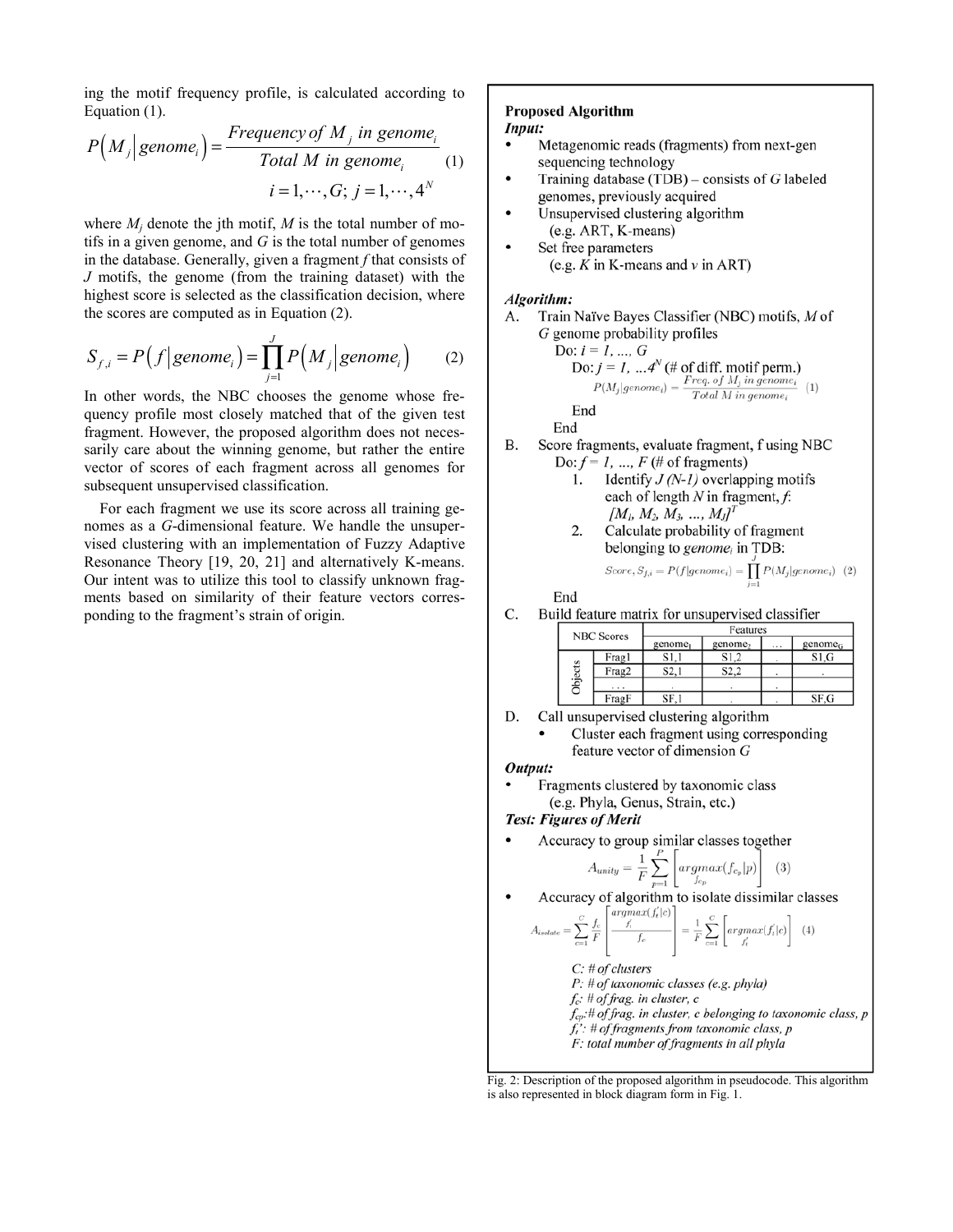ART analyzes a fragment and assigns it to a category or cluster. If a fragment is found to be substantially different from the existing clusters than a new cluster is created. The stringency of the ART algorithm to discern the similarity between fragments is controlled by a vigilance parameter. This parameter varies between 0 and 1 with 1 imposing the most stringent requirement for similarity. Therefore, one would expect the number of clusters to increase as the vigilance parameter is increased.

The network may grow according to the diversity of the fragment feature vectors without erasing previously assigned clusters. For example, if three clusters have already been formed based on fragments belonging to three different phyla and a fourth fragment has been determined to be significantly different that the other three clusters, a new cluster is formed and thus we have learned (or discovered) a fourth phyla.

We also chose to implement the K-means clustering algorithm for comparison purposes since it is a ubiquitous, easily accessible method [17]. The K-means algorithm clusters the fragments together based on the Euclidean distance between their *G*-dimensional feature vectors. Therefore we would expect excellent performance from this algorithm if our data were distributed spherically.

To assess the performance of the algorithm on our test datasets we invoked two different figures of merit. Our first figure assesses the accuracy of the algorithm to cluster similar classes together as shown in Equation (3).

$$
A_{\text{unity}} = \frac{1}{F} \sum_{p=1}^{P} \arg \max_{f_{c_p}} \left( f_{c_p} \middle| p \right) \tag{3}
$$

Where  $f_{c,p}$  is the number of fragments in cluster c that belongs to the taxonomic class (phyla) *p*, *P* is the number of such taxonomic classes, and  $F$  is the total number of fragments in all of the phyla. In our database, we had *P*=17 previously unseen phyla. For a test dataset including fragments from 17 different phyla, we would ideally expect to see 17 different clusters each containing a different phylum. In such cases, this figure of merit obtains its highest value of 1.

The second figure of merit assesses the accuracy of the algorithm to isolate dissimilar classes as described by Equation  $(4)$ .

$$
A_{isolate} = \sum_{c=1}^{C} \frac{f_c}{f} \left[ \frac{\arg \max_{f_i} (f_i^{\prime} | c)}{f_c} \right]
$$
  
=  $\frac{1}{F} \sum_{c=1}^{C} \arg \max_{f_i} (f_i^{\prime} | c)$  (4)

where  $f_c$  is the total number of fragments in cluster c,  $f_t$  is the total number of fragments from the taxonomic class p, and C is the total number of clusters obtained by the unsupervised algorithm. Ideally, we would expect each cluster to contain one class (e.g. one phylum); in which case this figure of merit obtains its highest value of 1, but it's possible that a cluster may contain many classes so it's important to

understand the class forming the majority of the distribution within each cluster.

The integrated approach of using unsupervised and supervised techniques together stems from the fact that we have very limited labeled data, and potentially unlimited unlabeled data with unknown future classes. We note that because the number and nature of the classes that may appear in future data are also unknown, most semi-supervised approaches are not immediately applicable to this vast and challenging genomic data. In summary, we use the limited data with available labels to determine the frequency profiles of the features with respect to the known genomes using the naïve Bayes classifier. The posterior probability scores of these features, a measure of how close a given feature vector is to existing genomes - are then used in an unsupervised fashion to establish the inherent clusters in the data obtained from previously unknown genomes. While the number and nature of future classes are unknown, the feature vectors themselves are fixed, since we use all combinations of nucleotides for a given *N*-mer.

#### IV. DATASET

To evaluate the performance of our approach, we have developed three different experiments, each consisting of a different subset of test data. All experiments were geared towards grouping the test fragments at the phyla taxonomic level. We selected this level since it is comprised of microbes that are much more diverse than those belonging to the levels of genus or species. Therefore, our experiments focus on analyzing extremely challenging scenarios for the classification of short metagenomic fragment reads for taxonomic purposes.

The 635 strains that comprised our dataset were obtained from the National Center for Biotechnology Information (NCBI) repository. These are strains of microbes that have fully sequenced genomes. We have found that the strains in this database span 19 different phyla. Our goal was to use our algorithmic pipeline to cluster fragments that were randomly sampled from these strains into groups based on their phyla class. Each strain was randomly sampled 100 times with each sample consisting of a fragment 500bp (base-pair) in length.

In experiment 1, we set aside the strains belonging to the two largest classes of phyla for the NBC training dataset. This training dataset consisted of 431 strains. The remaining 204 strains spanned 17 different phyla and were used as the test dataset. Therefore, we attempted to cluster fragments 500bp in length into 17 different groups using a training database that did not include any examples of the test dataset, or even any examples of any of the phyla in the test dataset (in other words, the instances in the training dataset did not include any samples from any of the classes in the test dataset). This is an extremely challenging scenario, different from the standard procedure of just keeping training and test datasets mutually exclusive, but consisting of examples of the same classes. This is because our entire set of test fragments is novel to the classifier.

In experiment 2 we reversed the set up of experiment 1. We trained the NBC using the 17 phyla used as the test set in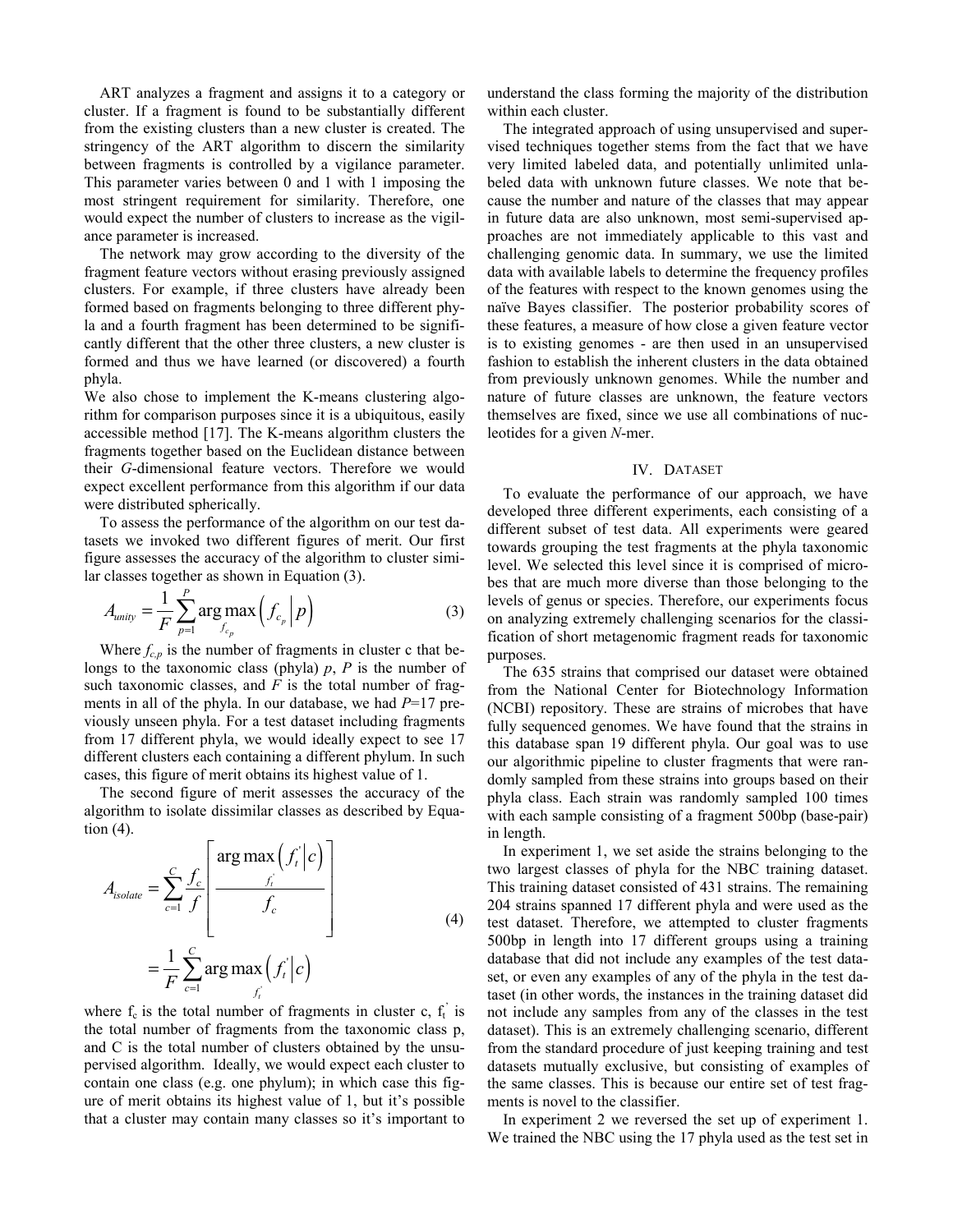the prior experiment. We then attempted to cluster the 2 largest phyla into 2 groups. Again, the test fragments were completely novel to the NBC classifier, resulting in a similarly challenging scenario for classification.

In experiment 3, we followed a different approach from the prior two experiments by partitioning the number of strains of each of the 19 classes into two groups. One group of 320 strains was used for training the NBC while the remaining 315 strains were used in the test set. As in all of the experiments, the test set consisted of 100 fragments, 500bp in length, for each strain while the training set consisted of whole-genomes for each training strain.

The results of all three experiments are provided in the next section. Each experiment was bootstrapped 25 times to provide a level of confidence in the results [22, 23].

# V. RESULTS

#### *A. Experiment 1: Training on 2 large phyla to cluster 17 smaller phyla*

A training dataset of 431 strains was constructed spanning 2 phyla. The remaining 204 strains spanning 17 different phyla were used as test strains as described above. The training dataset consisted of whole genomes while the test fragments were obtained from the test strains by randomly sampling each of them 100 times extracting 500bp nucleotide reads each. Both K-means and ART were implemented to cluster the fragments using the NBC scores as feature vectors. The results are summarized in Table I.

|                                    | Phyla |      |            |      |  |
|------------------------------------|-------|------|------------|------|--|
| <b>Experiment 1</b><br>Performance | $K-M$ |      | <b>ART</b> |      |  |
|                                    | Avg   | Std  | Avg        | Std  |  |
| <b>Class Unity</b>                 | 0.25  | 0.05 | 0.43       | 0.05 |  |
| <b>Class Isolation</b>             | 0.31  | 0.04 | 0.34       | 0.03 |  |
| # of Clusters                      |       |      |            |      |  |

Table I. The results of clustering 20400 fragments spanning 17 different phyla when trained on another 2 different phyla using the two figures of merit described in the methods section. The free parameter for K-means was set to 17 and the vigilance parameter, ν, for ART was set to 0.1. Grouping these fragments by chance into clusters of similar phyla we would expect accuracy of 1/17 or 5.9%.

Both algorithms grouped all of the fragments into 17 different clusters as intended. The ART algorithm performed better using both figures of merit than the K-means algorithm. Interestingly, K-means was able to isolate different phyla better than it was able to group similar phyla together while for ART the converse is true. The results imply that ART is grouping similar phyla together, but the clusters are containing more than 1 phyla thereby driving down the score for isolating different phyla. The opposite is true for Kmeans, suggesting that similar phyla are distributed among several clusters rather than one, but not across all clusters, otherwise we would expect a similar score for isolating different phyla.

# *B. Experiment 2: Training on 17 smaller phyla to cluster 2 large phyla*

A training dataset of 204 strains was constructed spanning 17 phyla; the opposite of experiment 1. The remaining 431 strains spanning 2 different phyla were used as test strains. The training dataset consisted of whole genomes while the test fragments were obtained from the test strains by randomly sampling each of them 100 times extracting 500bp nucleotide reads each. Both K-means and ART were implemented to cluster the fragments using the NBC scores as feature vectors. The results are summarized in Table II.

|                                    | Phyla |      |            |      |  |
|------------------------------------|-------|------|------------|------|--|
| <b>Experiment 2</b><br>Performance | $K-M$ |      | <b>ART</b> |      |  |
|                                    | Avg   | Std  | Avg        | Std  |  |
| <b>Class Unity</b>                 | 0.73  | 0.03 | 0.73       | 0.03 |  |
| <b>Class Isolation</b>             | 0.74  | 0.04 | 0.86       | 0.04 |  |
| # of Clusters                      |       |      |            |      |  |

Table II. Results of clustering 43100 fragments spanning 2 different phyla when trained on another 17 different phyla using the two figures of merit described in the methods section. The free parameter for K-means was set to 2. Grouping these fragments by chance into clusters of similar phyla we would expect accuracy of 1/2or 50%. ART grouped these fragments into 4 clusters with the vigilance parameter, ν, set at 0.025.

While K-means was programmed to group all of the fragments into 2 clusters, the ART algorithm exhibited the best performance when grouping all fragments into 4 clusters. The ART algorithm performed slightly better using both figures of merit than the K-means algorithm. K-means was able to isolate different phyla marginally better than it was able to group similar phyla together and the same is true for ART albeit at a larger margin. The performance of the algorithms appear to be much better for experiment 2 than the previous, but it is important to note that chance was 5.8% in experiment 1, while chance is 50% in this experiment.

# *C. Experiment 3: Training on examples of each phyla to cluster the rest*

A training dataset of 320 strains was constructed spanning 19 phyla. The remaining 315 strains also spanned the same 19 different phyla and were used as test strains. The training dataset consisted of whole genomes while the test fragments were obtained from the test strains by randomly sampling each of them 100 times extracting 500bp nucleotide reads each. Both K-means and ART were implemented to cluster the fragments using the NBC scores as feature vectors. The results are summarized in Table III.

|                                    | Phyla |      |            |      |  |
|------------------------------------|-------|------|------------|------|--|
| <b>Experiment 3</b><br>Performance | $K-M$ |      | <b>ART</b> |      |  |
|                                    | Avg   | Std  | Avg        | Std  |  |
| <b>Class Unity</b>                 | 0.52  | 0.04 | 0.51       | 0.05 |  |
| <b>Class Isolation</b>             | 0.22  | 0.06 | 0.53       | 0.05 |  |
| # of Clusters                      | 19    |      | 18         |      |  |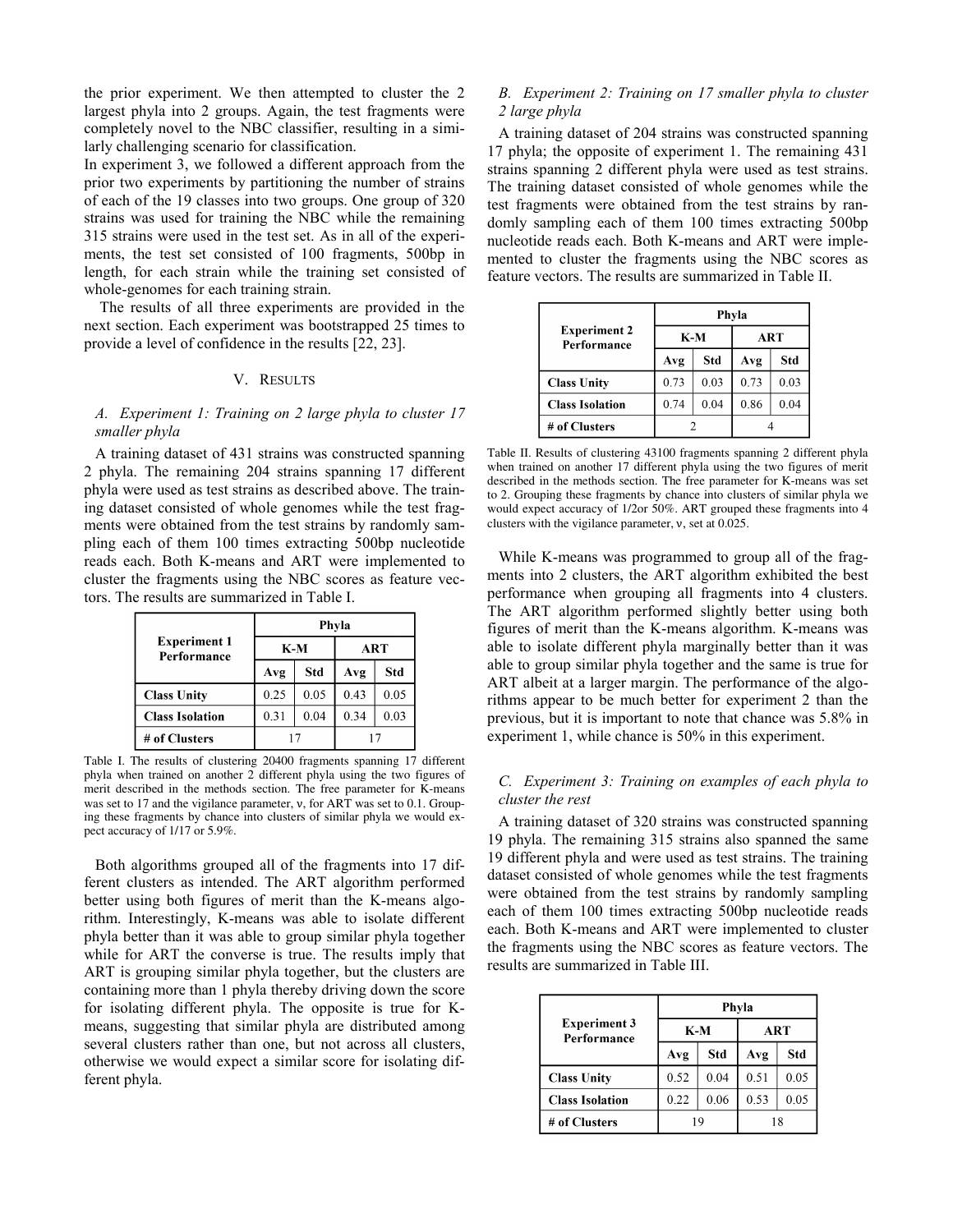Table III. The results of clustering 31500 fragments spanning 19 different phyla when trained genomes belonging to the same 19 phyla using the two figures of merit described in the methods section. The free parameter for Kmeans was set to 19. Grouping these fragments by chance into clusters of similar phyla we would expect accuracy of 1/19 or 5.2%. ART grouped these fragments into 18 clusters with the vigilance parameter, ν, set at 0.105.

K-means was programmed to group all of the fragments into 19 clusters, but the ART algorithm exhibited the best performance when grouping all of the fragments into 18 clusters. K-means was slightly better at grouping similar phyla together, but substantially worse at isolating different phyla. ART scored nearly the same for both figures of merit implying that the distribution of fragments is similar across all of the clusters.

# VI. DISCUSSION

Grouping unknown metagenomic fragment reads is inherently a challenging problem. We simply do not know the distribution of classes of taxa in a metagenomic sample prior to sequencing. Therefore we need to rely on clustering these fragments to provide a sense of diversity of the sample. Furthermore, we need the fragments grouped together if we wish to further investigate the sample for functionality since a single fragment by itself may not contain enough information to describe a gene.

The challenge we face is that we cannot simply cluster fragments together that are similar in composition as many clustering methods tend to do. Our problem is to group fragments that belong to similar groups of taxa (e.g. phyla) together. The difference is that fragments belonging to a strain vary greatly in composition because each one represents a different part of the genome. While two strains may be similar inter-genomically, each generally will vary greatly intra-genomically. Since the fragments we are clustering represent short samples of each strain's genome, we expect that the fragments in each cluster will vary greatly. We therefore need clustering methods of greater complexity over simply using basic unsupervised clustering algorithms. This has motivated our use of the NBC for feature extraction in our algorithmic pipeline.

Our experiments have been constructed to simulate challenging scenarios for clustering unknown fragments. The experiments purposely ensured that no class in the test set was represented in the training database. This reflects the current state of metagenomic analysis since most fragments obtained from a metagenomic sample are novel and need to be clustered based on their relation to known classes.

. The first two experiments purposely ensured that no class in the test set was represented in the training database. The third experiment on the other hand was constructed so that the training database contained an example from each class in the test set. This enabled us to observe the performance of the algorithm on the other extreme; complete representation in the training database.

From our experiments we have found that the proposed approach is able to cluster the test fragments substantially better than chance. For example, we expect 5.8% of the test fragments in experiment 1 to group together by chance since

the test set spans 17 phyla. ART was able to cluster the fragments with accuracy of 42.9% and 33.5% using the two assessment criteria respectively. Accuracy increased in Experiment 2 and Experiment 3. As anticipated, the accuracy further increased in Experiment 3 over the prior experiments since there was full representation of the test classes in the database.

Throughout all experiments using both assessment criteria, we find that ART generally performs better than Kmeans. K-means is a simple clustering method that creates clusters based on the Euclidean distance between points. In our experiments the K-means algorithm is calculating the distance between the feature vectors of fragment scores against strains in the database. If the feature vector scores were spherical in nature, then we would expect K-means to perform rather well on the test set. However, the further that the feature vectors deviate from spheres the poorer the performance of the algorithm will be. It is clear that our feature vectors are not spherical in nature. The ART algorithm is a more sophisticated neural network based model that "learns" the pattern of feature vector scores associated with a set of fragments and groups them together based on their similarity. Therefore, we expect that ART would have an advantage over the K-means algorithm since we are grouping based on pattern and not distance.

#### VII. CONCLUSION

Compared to other unsupervised and semi-supervised approaches, we cluster shorter reads (500bp) and more strains (200 to 400) than any other method, to show the clustering method's feasibilities on real metagenomics datasets. Most current un/semi- supervised methods have only discriminated up to 10 strains using short reads or long fragments of over 5Kbp for medium complexity samples. Each of these constraints makes these methods disadvantageous for nextgeneration sequencing of environmental samples. Also, we demonstrate that adaptive resonance theory is able to cluster novel phyla better than K-means when there are a large number of fragments to cluster. We believe this is due to the incremental learning capability of ART and its ability to learn non-spherical clusters. In conclusion, on an extremely challenging dataset of grouping 500bp reads from 204 strains spanning 17 phyla, ART is able to accomplish this with 43% accuracy, demonstrating that this problem is a challenging one.

#### **REFERENCES**

- [1] V. Kunin, A. Copeland, A. Lapidus, K. Mavromatis and P. Hugenholtz,, "A Bioinformatician's Guide to Metagenomics", *Micro Mol Biol Rev*. ,vol. 72, no. 4, 2008.
- [2] G. Rosen, B. Sokhansanj, R. Polikar, M. Bruns, J. Russell, E. Garbarine, S. Essinger, and N. Yok, "Signal Processing for Metagenomics: Extracting Information from the Soup", *Current Genomics*, vol. 10, no. 7, pp. 493-510, 2009.
- [3] E. Costello, C. Lauber, M. Hamady, N. Fierer, J. Gordon and R. Knight, "Bacterial Community Variation in Human Body Habitats Across Space and Time", *Science,* vol. 320, no. 5960, pp. 1694-1697, 2009.
- [4] M. Wilson, *Bacteriology of Humans: An Ecological Perspective.*  Malden, MA: Blackwell, 2008.